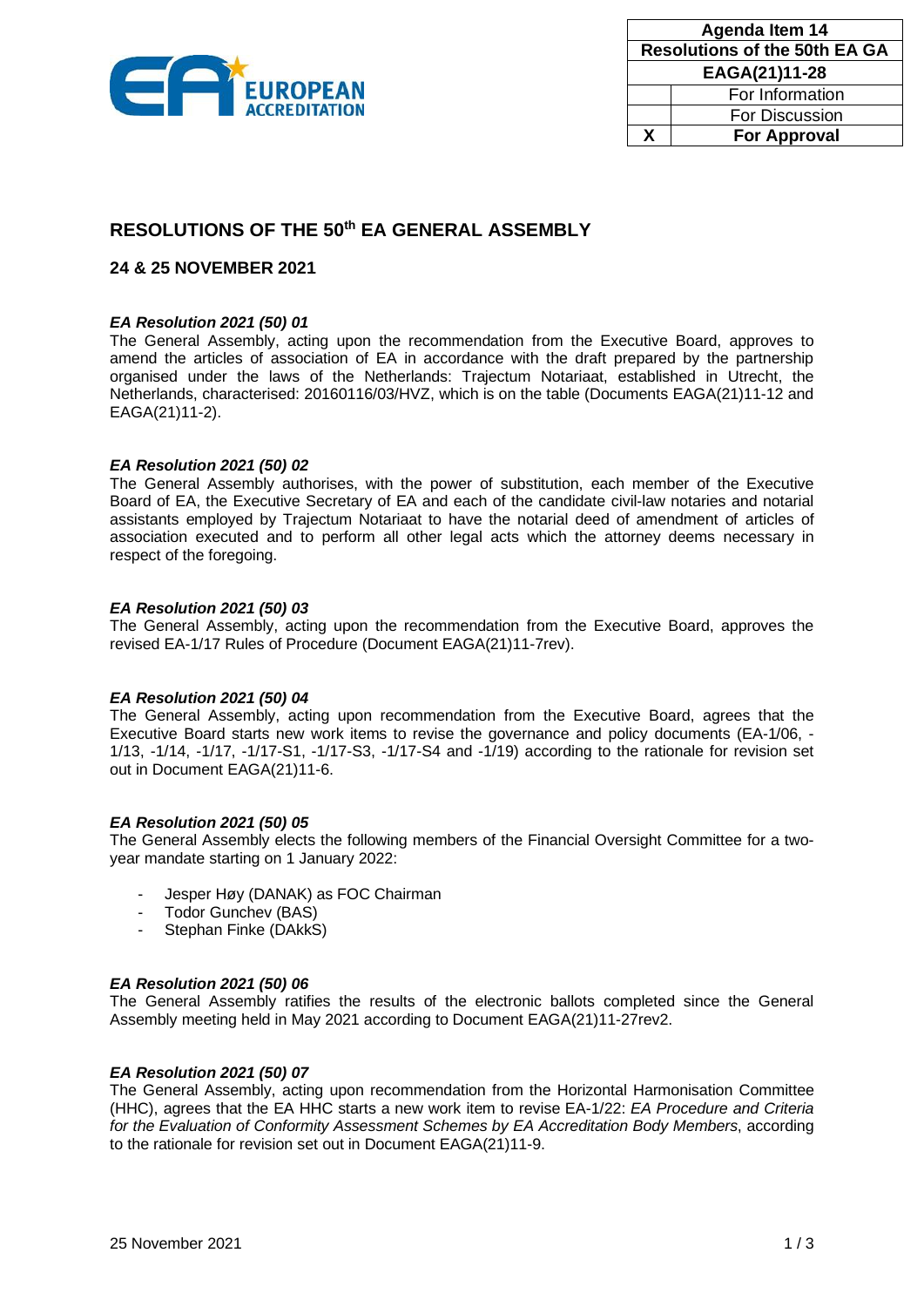

# *EA Resolution 2021 (50) 08*

The General Assembly, acting upon recommendation from the Certification Committee (CC), agrees that the EA CC starts a new work item to revise EA-6/03: *EA Document for Recognition of Verifiers under the EU ETS Directive*, according to the rationale for revision set out in Document EAGA(21)11- 18.

## *EA Resolution 2021 (50) 09*

The General Assembly, acting upon recommendation from the Executive Board, endorses the revised forecast of the accounts 2021 (Document EAGA(21)11-19).

# *EA Resolution 2021 (50) 10*

The General Assembly, acting upon recommendation from the Executive Board, confirms that the membership fees 2022 shall be levied according to the EA Resolution 2021 (48) 12, knowing that the calculation of the membership fees 2022 does not consider the new membership categories which shall come into effect presumably on 01 January 2022.

## *EA Resolution 2021 (50) 11*

Following the ILAC Resolution GA 25.09, the General Assembly, acting upon the recommendation of the Horizontal Harmonisation Committee, approves to expand the EA MLA for biobanking as a new level 2 conformity assessment activity using EN ISO 20387 as a new level 3 normative document.

Note: This resolution shall come into effect as soon as EN ISO 20387 has been referenced in the Official Journal of the European Union as a harmonised standard.

### *EA Resolution 2021 (50) 12*

The General Assembly, acting upon recommendation from the Horizontal Harmonisation Committee, approves the additional requirements to ISO/IEC 17011 contained in the conformity assessment scheme "COSMOS Certifications V3.1" and onwards, as long as no further scheme specific requirements for NABs are set out in the scheme, as set out in Document EAGA(21)11-23.

### *EA Resolution 2021 (50) 13*

The General Assembly, acting upon recommendation of the Certification Committee, endorses the mandatory application of ISO/TS 23406: 2020 - *Nuclear sector — Requirements for bodies providing audit and certification of quality management systems for organizations supplying products and services important to nuclear safety (ITNS)* as EA MLA Level 4 standard for all EA members.